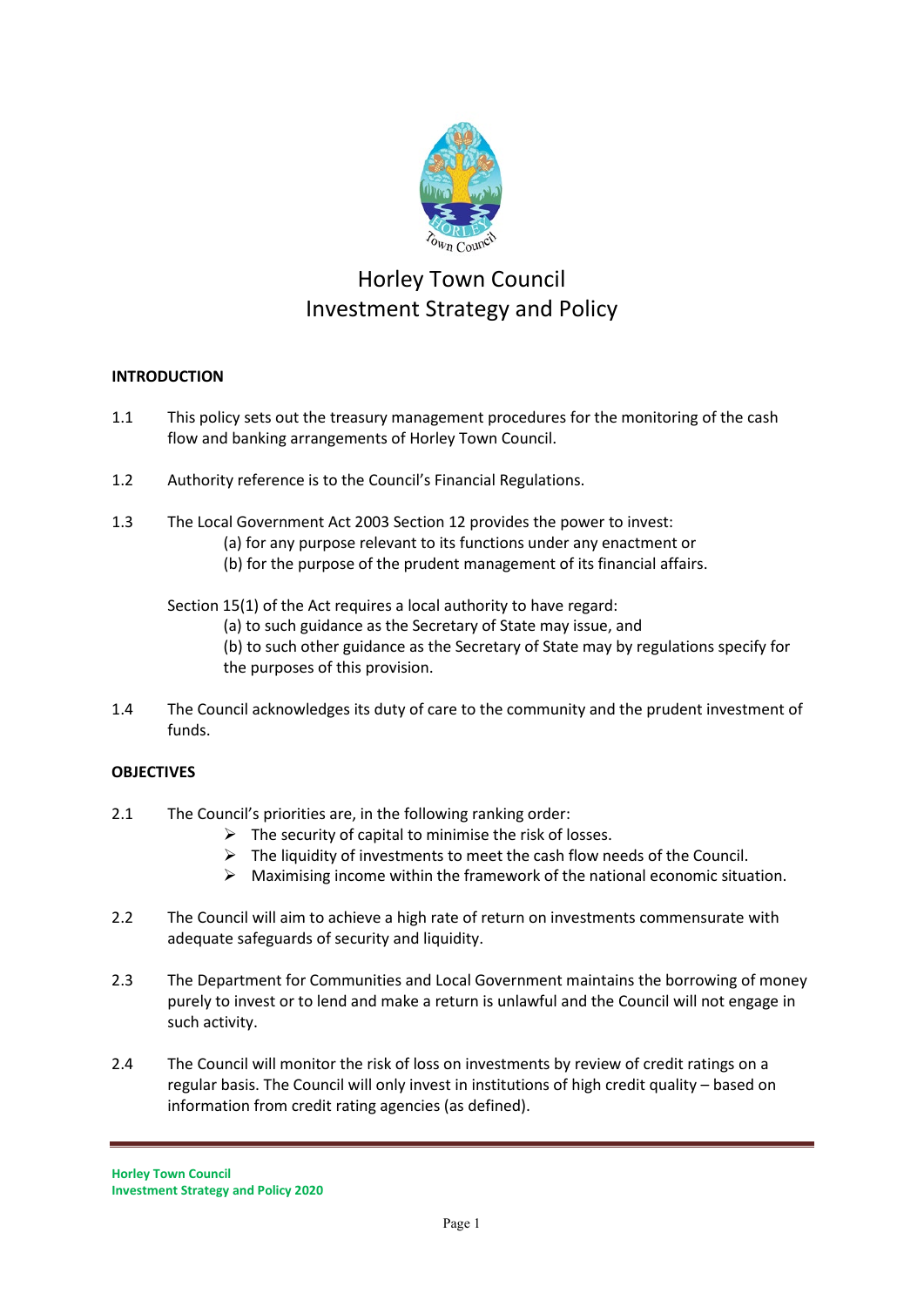2.5 Investments will be spread over different providers where appropriate to minimise risk.

#### **INVESTMENTS**

# *Definition of an Investment*

3.1 The definition of an investment covers all the financial assets of a local authority as well as other non-financial assets that the organisation holds primarily or partially to generate a profit, for example, investment property portfolios. This may therefore include investments that are not managed as part of normal treasury management processes or under treasury management delegations.

# *Investment Objectives*

- 3.2 This Investment Strategy has the following objectives in priority order:
	- $\triangleright$  Security protecting the capital sum invested from loss
	- $\triangleright$  Liquidity ensuring the funds invested are available for expenditure when needed
	- $\triangleright$  Yield income return on the investment

#### *Specified Investments*

- 3.3 Specified investments are those offering high security and high liquidity, made in sterling and with a maturity of no more than a year. Such short-term investments made with the UK Government or a Local Authority (as defined) or a Town/Parish Council will automatically be Specified Investments.
- 3.4 The Council, for prudent management of its treasury balances may use Treasury Deposits with UK clearing banks - Local Authorities or other Public Authorities approved public sector investment funds.
- 3.5 The choice of institution and length of deposit will be at the approval of the full Council.
- 3.6 The Council will aim to achieve the optimum return on its investments commensurate with the proper levels of security and liquidity.

#### *Non-Specified Investments*

- 3.7 A non-specified investment are non-financial assets that the organisation holds primarily or partially to generate a profit. Where a local authority holds a non-financial investment, it will normally be a physical asset that can be realised to recoup the capital invested.
- 3.8 These investments have greater potential risk examples include investment in the money market, stocks and shares. Given the unpredictability and uncertainty surrounding such investments the Council will not use this type of investment.

#### *Liquidity of Investments*